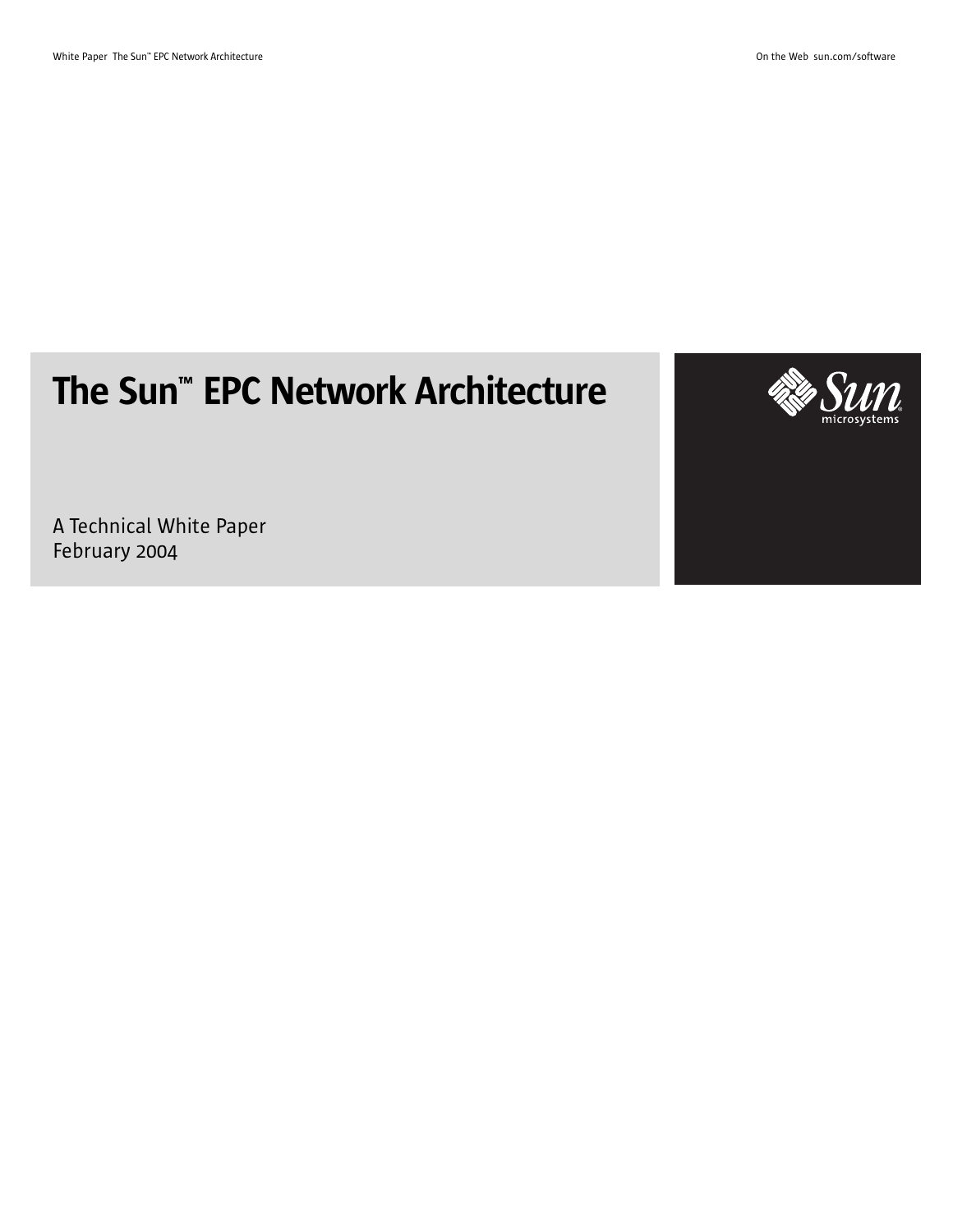# **Table of Contents**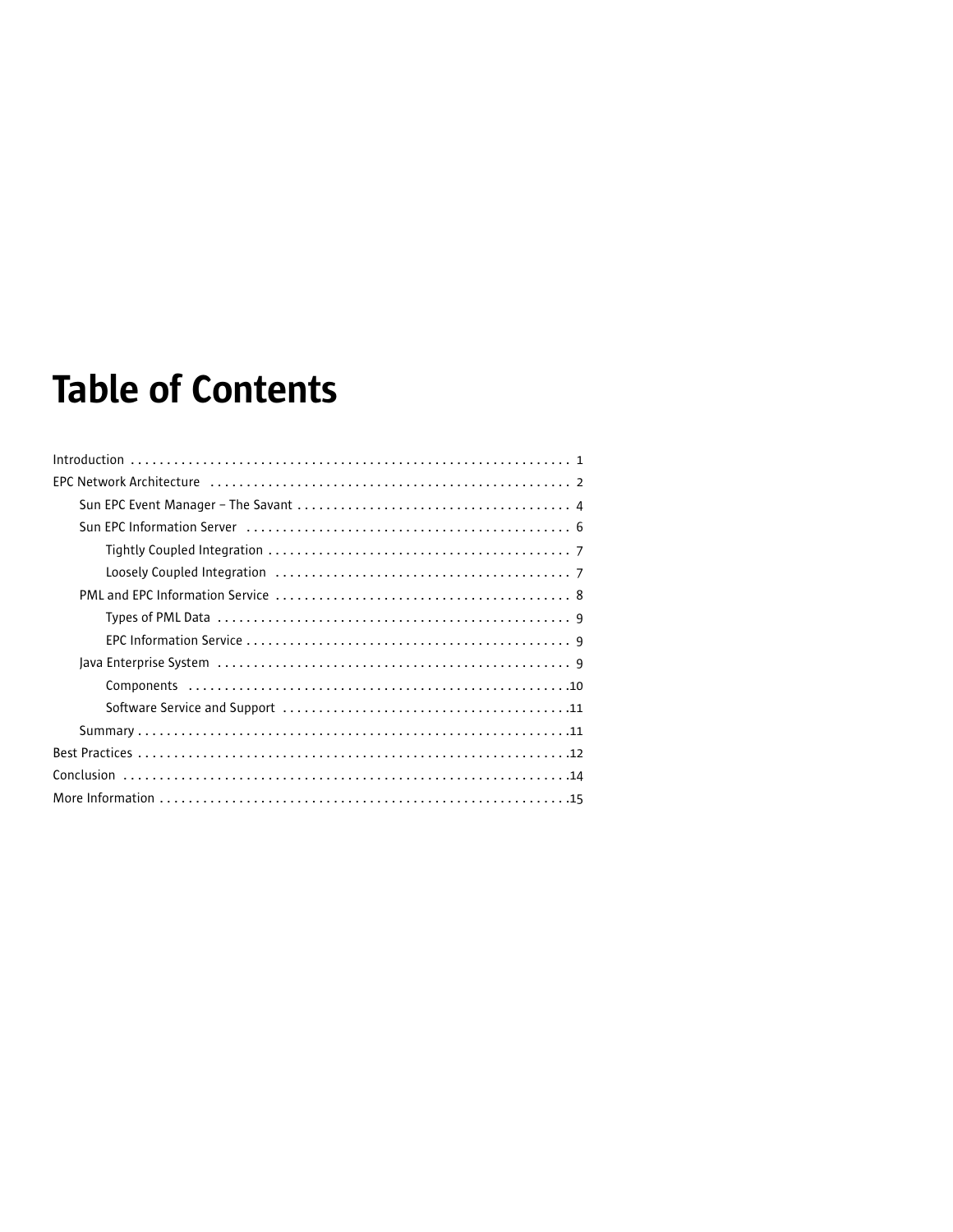# Introduction

The Electronic Product Code (EPC) and the EPC Network are intended to help businesses improve asset visibility and help ensure product safety and integrity across the supply chain. Companies not only need to know where their assets are, but also need to share that information with their trading partners to deliver seamless, efficient, and secure business transactions. The EPC Network enables trading partners to track and trace items automatically throughout the supply chain. This provides businesses with an unprecedented real-time view of their assets and inventories anywhere, thereby enabling significant gains to operational efficiencies and brand protection efforts. The EPC Network supplies benefits beyond operational efficiencies by enabling safe and secure supply chains with applications that address counterfeiting, tampering, terrorism, and regulatory compliance, among others.

This document describes the architecture for enabling the EPC Network. The architecture is specifically designed to address large-scale implementations in enterprises that need to integrate real-time data flowing in from existing business processes and back-end enterprise systems using Automatic Identification (Auto-ID) tag technologies such as Radio Frequency Identification (RFID) tags. This architecture is part of the Sun™ EPC initiative, which encompasses software, hardware, services, and best-of-breed partnerships to help create comprehensive solutions for the enterprise.

The Sun EPC Network architecture is built with Sun Java™ Enterprise System software, which delivers a set of shared technology components and component products for enhanced integration and simplified maintenance. The Java Enterprise System provides an integrated set of industryleading network services that virtually all businesses need today, at a single, annual license fee for software, support, maintenance, consulting, and education services.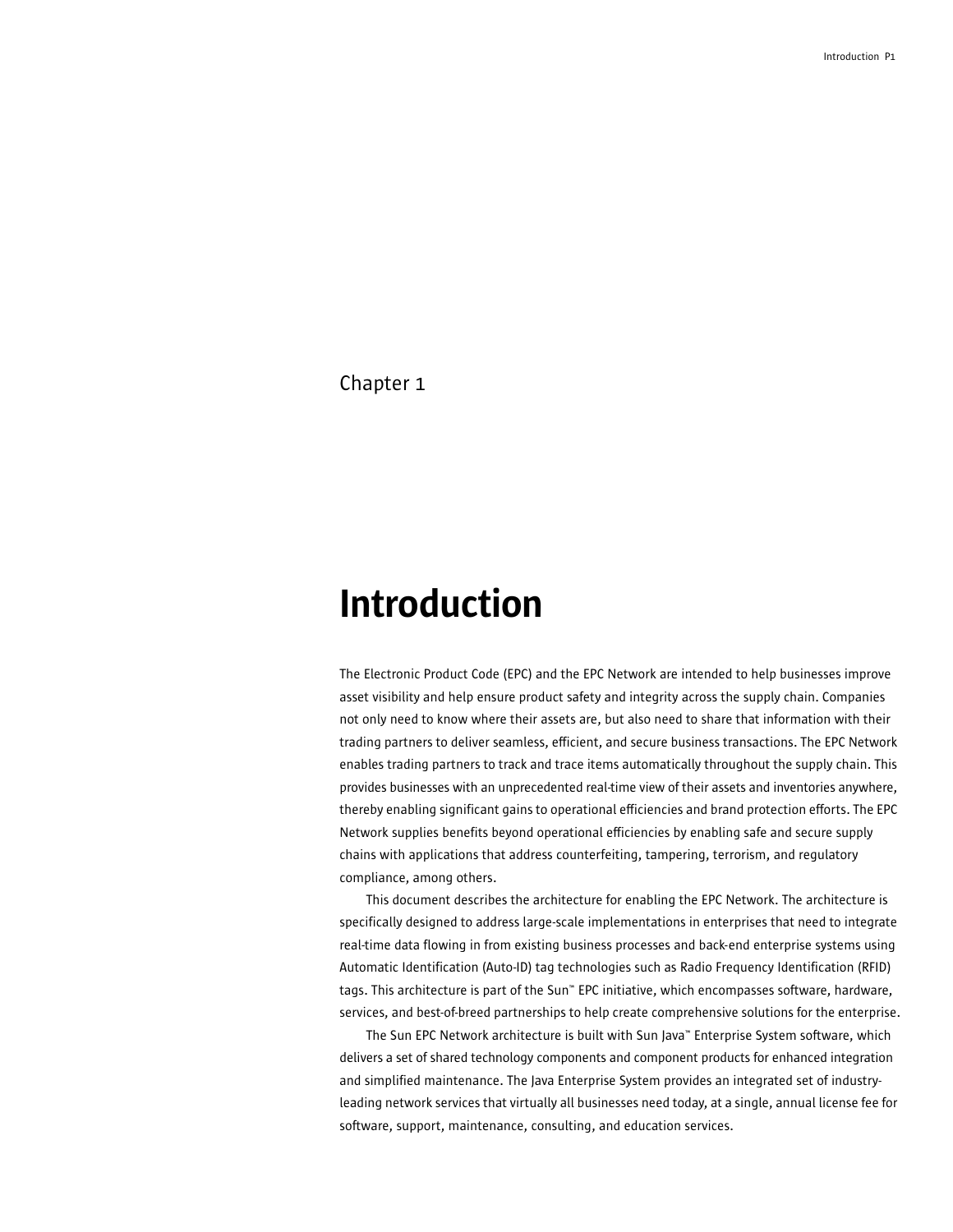# EPC Network Architecture

The architecture for enabling an EPC Network is shown in Figure 2-1.



Figure 2-1: Sun EPC Network Architecture

At the bottom of the stack are tag readers or sensors that are responsible for reading tagged items, which may be on a shelf or may be moving through a portal such as a door or cross dock. Each reader continuously reads many tagged items and sends that data to the EPC Event Manager (Savant) for processing. For each reader, typical throughput is approximately 200 reads per second.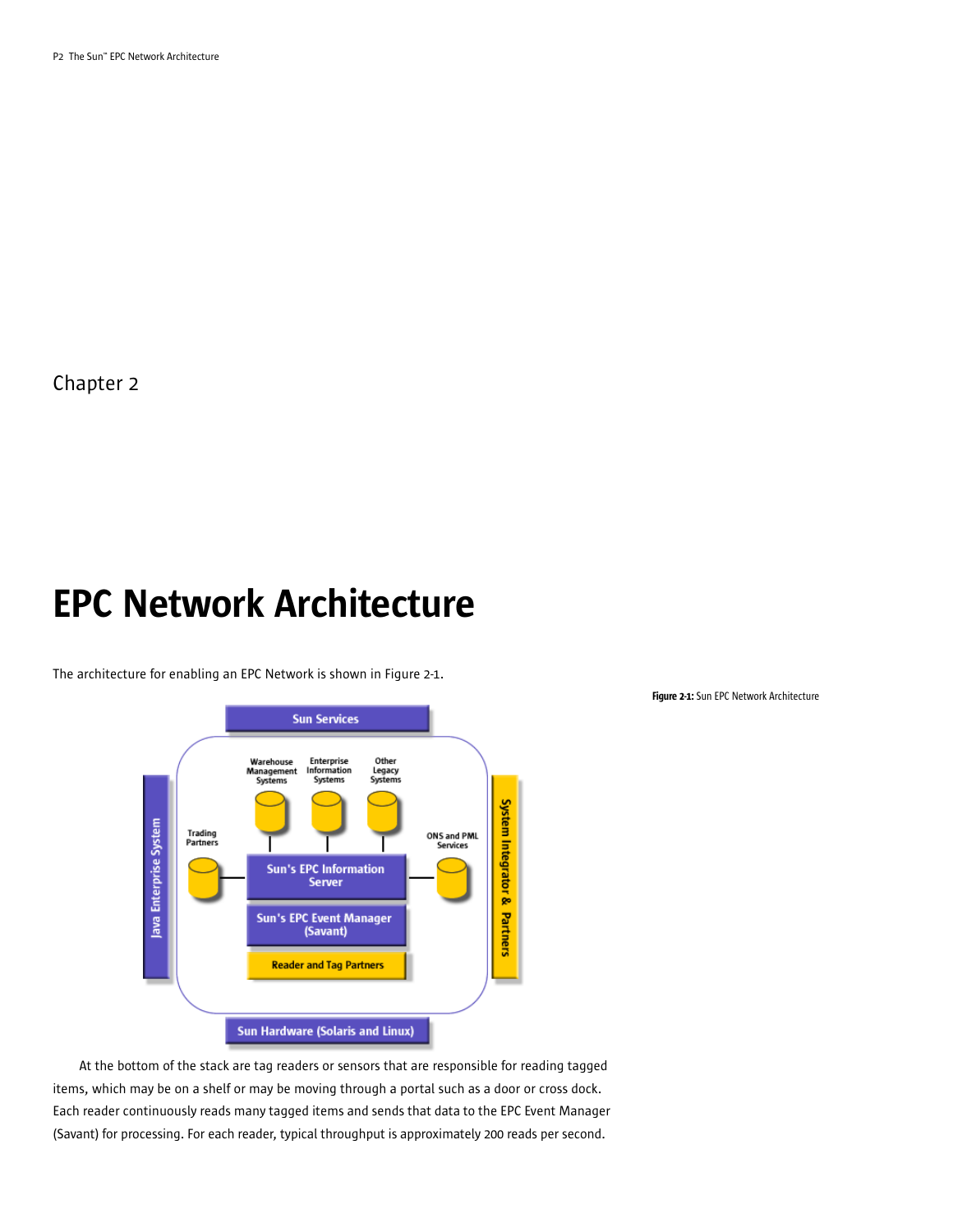The next layer in the architecture stack is Sun's Savant middleware, the Sun EPC Event Manager, which is designed to process streams of tag or sensor data (event data) coming from one or more reader devices. Sun's implementation of the Savant middleware has the capability to filter and aggregate data prior to sending it to a requesting application. For example, a tagged object that is sitting in front of a reader without moving generates many redundant reads. The Sun EPC Event Manager's filters can be programmed to throw out any data that shows the tagged object in the same place, and trigger an action or event only when there is a change in state for the object. For example, an action is triggered when the object moves or a new object comes into the reader's view. The Sun EPC Event Manager can be programmed with other types of filters to enforce specific business rules, as well. Once the filtering has occurred, relevant data may be persisted for use by other layers in the Java Enterprise System stack.

To localize reader traffic, an enterprise may have numerous instances of the Sun EPC Event Manager at each geographically remote site, such as a store, distribution center, or warehouse. A typical store or warehouse is likely to have many readers. Given the amount of network traffic from readers, it is important to localize data by enabling the Sun EPC Event Manager servers to filter the tag data at each site, instead of sending it over the Internet. In addition, it is good practice to isolate the readers from the Internet for security reasons.

The third layer in the Sun architecture stack is the Sun EPC Information Server. Sun advocates that integration technologies be used to connect the Sun EPC Event Manager layer to enterprise information systems (EIS) such as legacy, enterprise resource planning (ERP), warehouse management systems (WMS), supply chain management (SCM), and customer relationship management (CRM) systems, as well as other applications that might want to use tag information. These include components and technologies that comprise the Java Enterprise System, such as Web, application, communication, and security services, and Java technologies such as the Java Message Service (JMS) and the Java 2 Platform, Enterprise Edition (J2EE™) Connector Architecture (CA) to enterprise information systems. Data translation as well as business process management may be needed to enable EIS systems to optimally leverage the real-time information collected and forwarded by the Sun EPC Event Manager. Depending on the specific requirements, either session beans or servlets can be written to run on the Sun Java System Application Server platform.

The topmost layer in the architecture stack is comprised of EIS systems such as ERP, WMS, legacy systems, and proprietary enterprise systems. These must accept and integrate data and events received about tagged objects. As part of the standard EPC Network architecture, it is planned that there will be EPC Information Servers (IS) that hold and disseminate product information in the Physical Markup Language (PML) format. The rest of the paper discusses each of the stack's layers in more detail.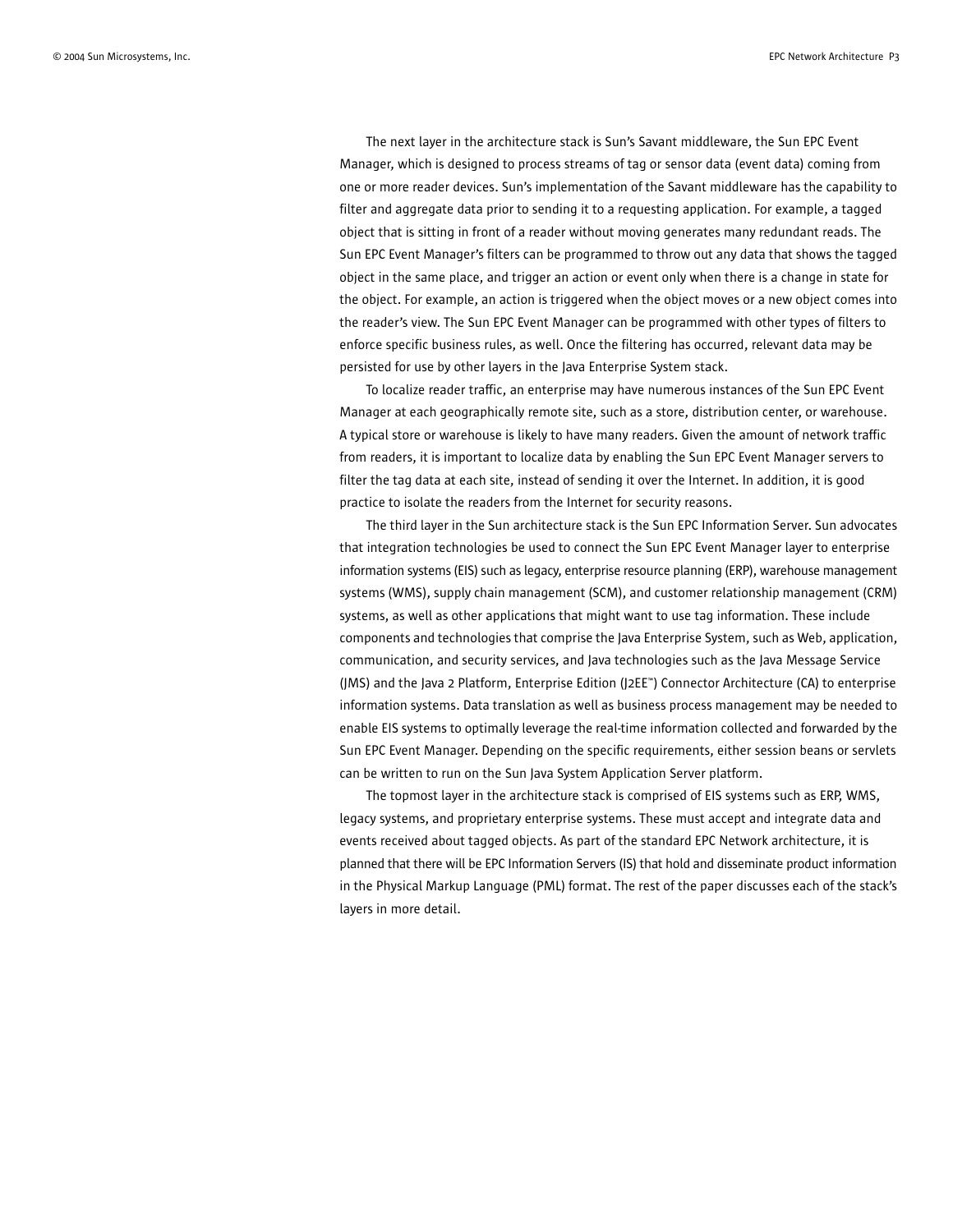## Sun EPC Event Manager – The Savant

The Sun EPC Event Manager is a key component of the EPC software stack. It is based on version 1.0 of the Savant standards, which were developed as part of the Auto-ID Center Software Action Group (SAG). The Sun EPC Event Manager adheres to the basic 1.0 specifications, and provides additional features and functionality that are specifically designed to address large-scale, enterprise implementations.

Let us first look at the functionality that the standard Savant was envisioned to provide, and then at how the Sun implementation (the Sun EPC Event Manager) adds value.



The Savant is primarily responsible for processing data from RFID tags with a unique EPC that describes a tagged object's manufacturer, product type, and serial number. The Savant provides the following benefits:

- It provides an interface that enables RFID readers and other network devices or sensors to be connected to the EPC Network.
- It helps integrate RFID event data with the EIS by defining a set of interfaces that facilitate sending and receiving real-time data to and from these systems.
- It provides a general-purpose, event routing system.

Essentially, the Savant is a data collector and router that performs operations such as data capture, data monitoring, and data transmission. For each reading, the Savant gathers a minimum amount of information such as the tag's EPC, the EPC of the reader that scanned the tag, and the timestamp. Specific requirements for EPC processing vary from application to application, so the Savant is defined in terms of processing modules or services, each of which provides a specific set of features and may be combined to address specific application requirements. Since the emphasis in the version 1.0 specification of the Savant framework is on extensibility rather than specific processing, it defines only the most basic processing modules, and lays out a framework within which user-defined processing modules can function. This modular architecture facilitates innovation without committing  $-$  at this stage  $-$  to a monolithic specification that attempts to satisfy universal requirements.

The Sun EPC Event Manager was designed to allow for flexible deployment capabilities without sacrificing availability, scalability (both horizontal and vertical) or manageability. One characteristic that makes the Sun EPC Event Manager unique is its distributed architecture.

#### Figure 2-2: Basic EPC Savant Architecture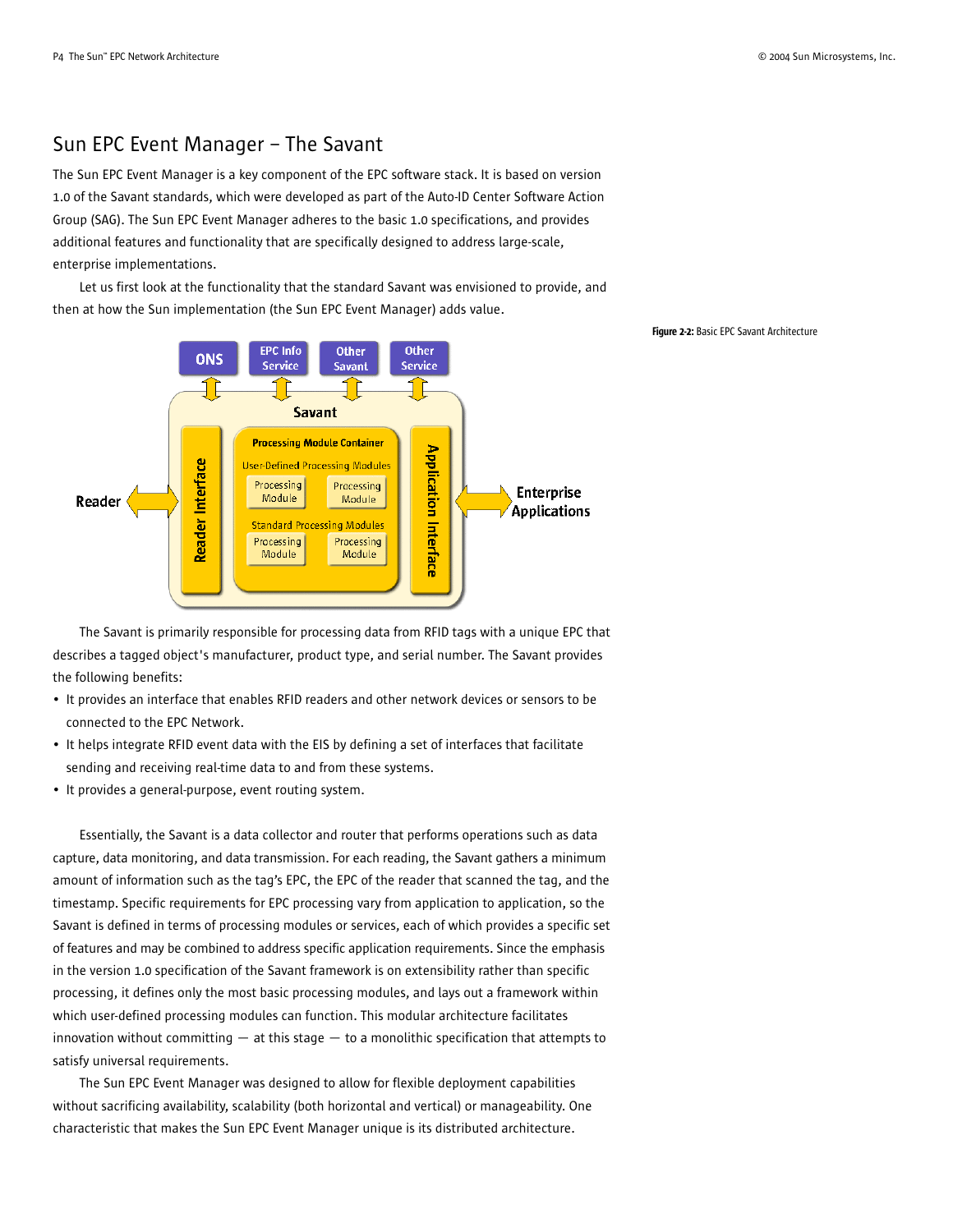

Figure 2-3: Sun EPC Event Manager Architecture

A fundamental tenet of distributed systems is that they must be able to accommodate changes that may occur on a network. Compute resources on a network, such as a server or other networked device, may fail or die. Sometimes a new compute resource may be introduced to the network. As a result of the above actions, applications executing on a particular compute resource may perform poorly or fail completely. This is very similar to the situation experienced in largescale enterprise Auto-ID and EPC network deployments. For example, a warehouse reader may go down unexpectedly, or a server may be knocked over by a forklift. Since distributed systems are designed to inherently accommodate the vagaries of compute resources connected by a network, the Sun EPC Event Manager is also designed around this type of architecture.

The Sun EPC Event Manager implements what is known as a federated service architecture, which essentially provides distributed, self-organizing, and network-centric capabilities. These building blocks enable a dynamic, distributed architecture capable of adapting to unforeseen changes on the network. This architecture also makes the Sun EPC Event Manager highly scalable. For example, individual services or components  $-$  the Reader Service or Registry  $-$  may be distributed to run across multiple computing resources on a network.

Additionally, this architecture is resilient. If a reader or other computing resource is physically disabled or damaged on the shop floor, the Event Manager continues to work by dynamically provisioning and relocating software services from the disabled computing resource to another compute resource on the network.

Some key components of the Sun EPC Event Manager are:

- Device Adapter: This layer enables devices from many different manufacturers, such as RFID or bar code readers, to communicate and interact with the Event Manager.
- Filters: These assist in deciphering useful data from the noise constantly generated by tagged objects. Filters may also contain small pieces of process or business logic. Standard filters are provided for event smoothing, event batching, event changes (tags in and out), and event pass/ blocking.
- Loggers: These are somewhat similar to device adapters, except that loggers are used to notify external systems of RFID and non-RFID event data. The Sun EPC Event Manager provides standard loggers that log information either to the file system, a JMS queue, or through XML, http, and SOAP messages.
- Enterprise Gateway: This component is used as the common interface for enterprise applications requesting data from the Sun EPC Event Manager.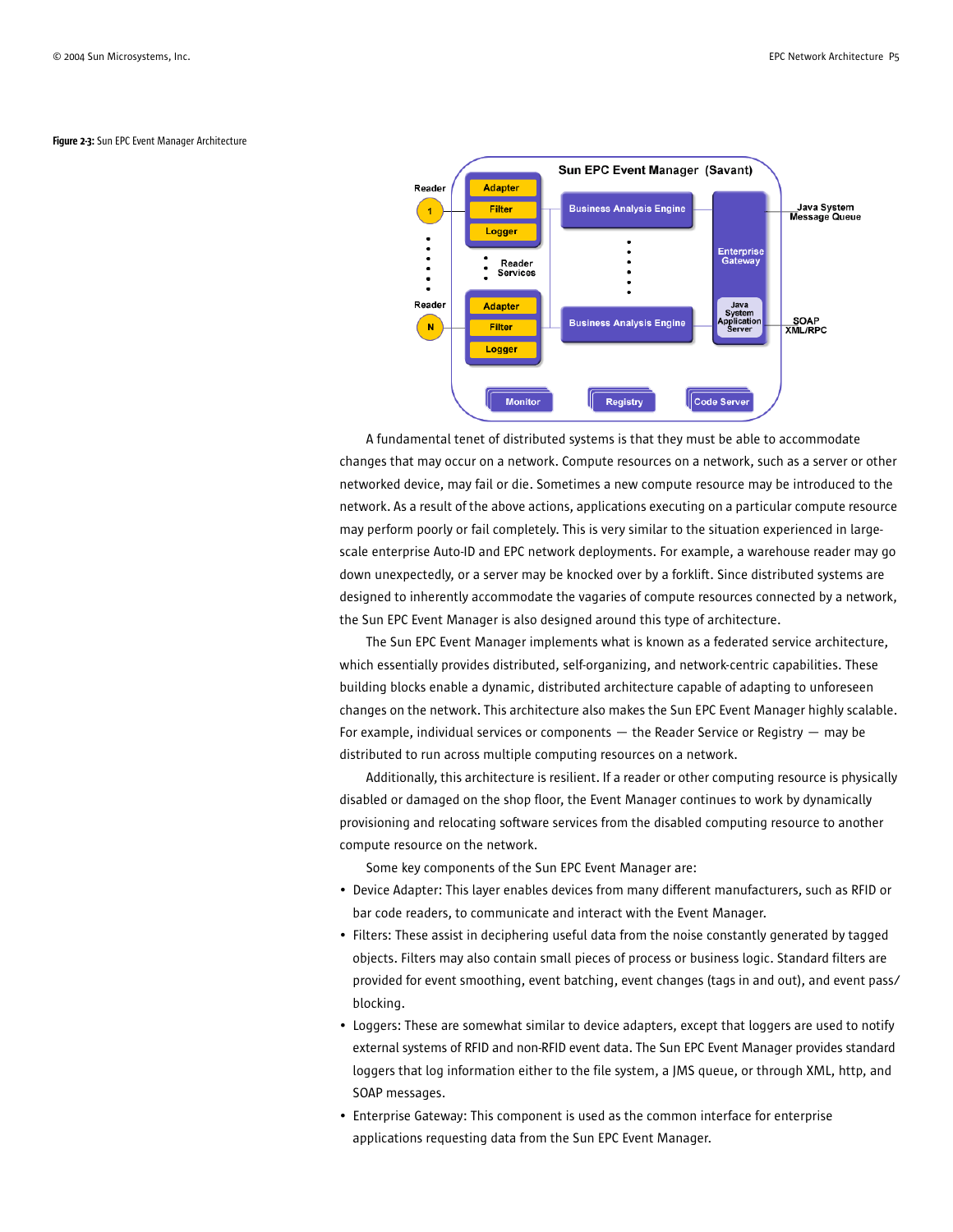## Sun EPC Information Server

The Sun EPC Information Server provides access to significant business events generated by the Sun EPC Event Manager. It also serves as an integration layer that offers several options for integrating the Sun EPC Event Manager with existing EIS or custom enterprise applications. Direct connections from the Sun EPC Event Manager layer to enterprise applications can result in the creation of information silos within a company. Using the Sun EPC Information Server between the Sun EPC Event Manager and back-end applications allows for maximum flexibility when business requirements or enterprise applications change. Using software and APIs that are part of the Java Enterprise System enables developers to quickly and flexibly integrate EPC data with enterprise applications.

Data from the Sun EPC Event Manager feeds into the Sun EPC Information Server, where it is stored and made available in a consistent manner to any application that needs it. This approach increases overall system reliability and flexibility, while reducing maintenance and support costs. It also provides a suitable location for correlating EPC events to business logic. Another benefit is that the Sun EPC Information Server can be used to implement additional functionality, such as data reformatting and data warehousing.

The Java System Application Server provides three options for point-to-point integration with EIS systems, meaning it ties a Savant server to an EIS system. These options are:

- J2EE CA
- Asynchronous reliable messaging through the Java Message Service
- Native support for Web services

The J2EE CA, which is part of the J2EE platform (version 1.3 onwards), defines a standard way to tightly couple an EIS system with either a Web application or Web service. With the appropriate connector installed, an application can employ the functionality of the EIS without having to deal with the complexity of integrating remote access, transactions, and security. The functionality of the EIS appears as just another service provided by the application server.

In the case of the J2EE CA, the EIS or custom system is tightly coupled to the application. This means it can make a call to the EIS, much like it would make a call to a database, via JDBC™technology. To the Web application or Web service using the J2EE CA, the EIS looks like a local resource, a familiar paradigm that eases the developer's task. Additionally, the Java System Application Server can take care of underlying system issues such as pooling, security, and transaction support.

The disadvantage of tightly coupled integration is that many times it is not appropriate, because unlike a database, the EIS may take a relatively long period of time to make updates. For example, integration with a supplier's ordering system may require human intervention before receiving a response to an order request, which could mean holding the connection open for days. In cases where connections are held open for a long period of time, a loosely coupled approach where asynchronous messages are sent and queued to the EIS is more appropriate.

For loosely coupled integration, the Java System Message Queue, which is included in the Java System Application Server, provides the standard JMS asynchronous reliable messaging mechanism for integrating Web applications or Web services with an enterprise's Message-Oriented Middleware (MOM) environment. This facility allows Java Enterprise System applications to exchange messages with the EIS.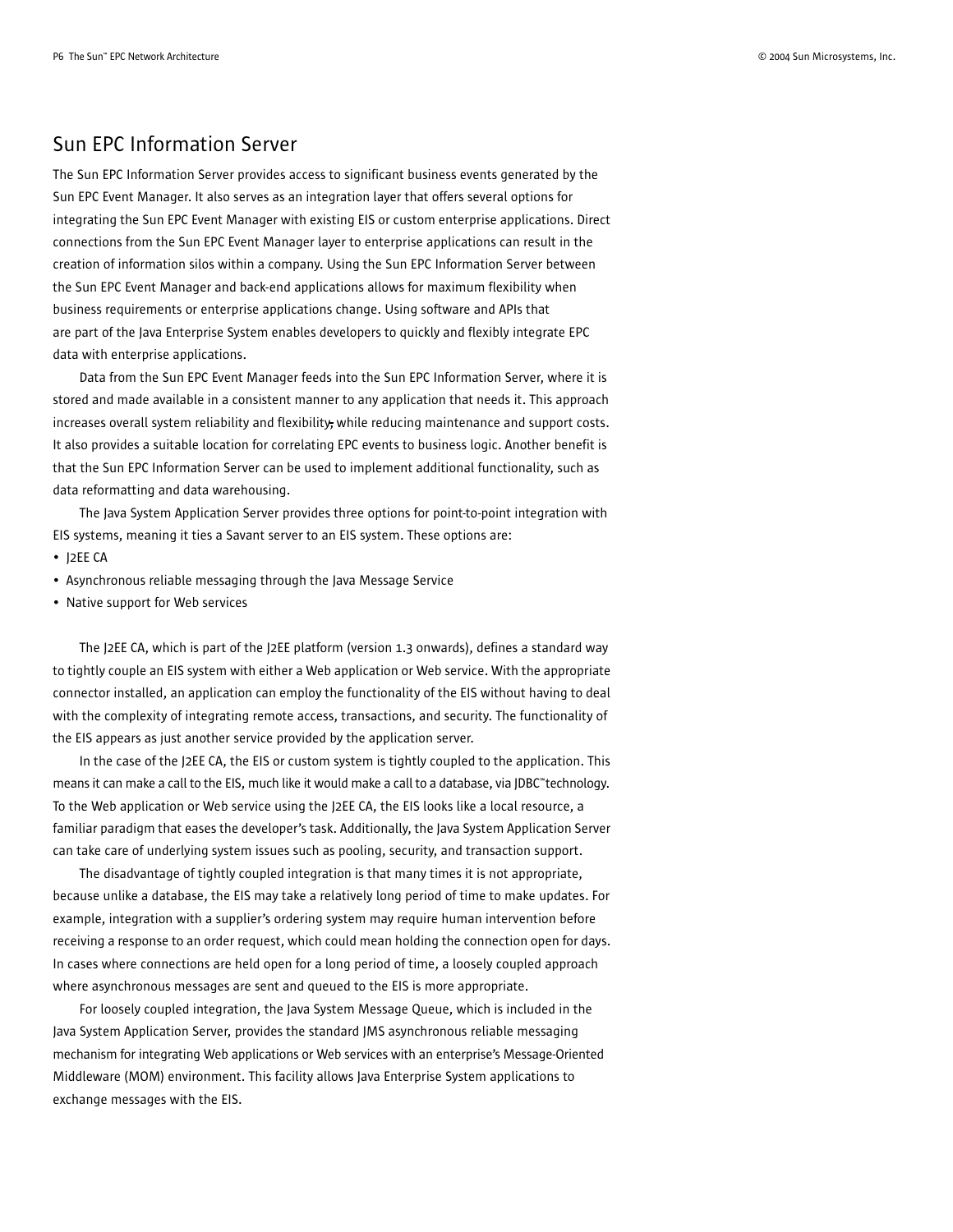The third option is provided by the platform's native support for Web services. By their nature, Web services easily cross machine and software boundaries, and so are well-suited for solving integration problems. Because the EIS and Web service running on the Java System Application Server view each other as Web services, they can interact using standards such as the Simple Object Access Protocol (SOAP), Web Services Description Language (WSDL), and Universal Description, Discovery, and Integration (UDDI).

These approaches provide flexible options to integrate the EIS to Savant servers with point-topoint integration for a narrow or single purpose. The developer could write workflow logic into an Enterprise JavaBeans™ (EJB™) stateful session bean or servlet to tie multiple EIS systems together using the integration options previously mentioned. This is an excellent approach to consider if the business process is straightforward and fairly static.

#### Tightly Coupled Integration

As previously mentioned, the J2EE CA defines a standard architecture for connecting the J2EE platform to heterogeneous EIS and custom applications. It addresses the key issues and requirements of EIS integration by defining a set of scalable, secure, and transactional mechanisms that enable the integration of EIS with service containers and enterprise applications.

With the J2EE CA, a service container and connector (and underlying EIS) can collaborate to keep all system-level mechanisms — remote access, transactions, security, and connection pooling — transparent to the application. The J2EE CA provides the most direct mechanism for integrating the Sun EPC Information Server with an EIS. This mechanism results in a close coupling between the two, providing both high performance and high reliability.

#### Loosely Coupled Integration

The Java System Message Queue provides asynchronous reliable messaging through the coordination of the following main components:

- Administered Objects
- Client Runtime
- Messaging Service

### *Administered Objects*

Administered Objects encapsulate provider-specific implementation and configuration information in objects that are used by client applications. Such objects are created and configured by an administrator, stored in a name service, accessed by client applications through standard Java Naming and Directory Interface™ (JNDI) lookup code, then used in a provider-independent manner.

The Java System Message Queue provides two types of administered objects: ConnectionFactory and Destination. While both encapsulate provider-specific information, they have very different uses within a client application. ConnectionFactory objects are used to create connections to the Java Message Service, while Destination objects identify physical destinations. Administered Objects make it easy to control and manage a Message Service because the behavior of connections can be controlled by requiring client applications to access preconfigured ConnectionFactory objects through a JNDI API lookup.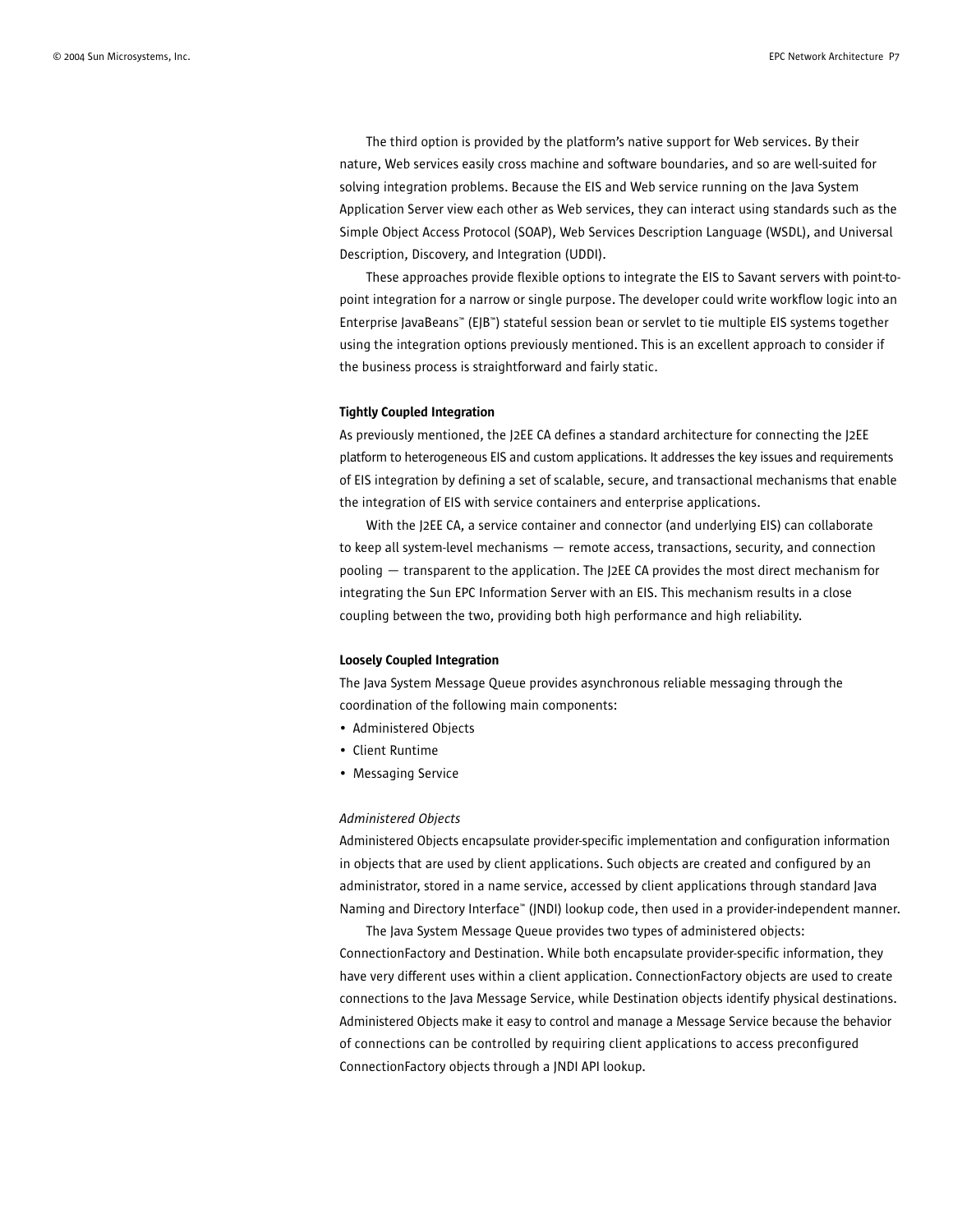The proliferation of physical destinations can be controlled by requiring client applications to access only those Destination objects that correspond to existing physical destinations. This arrangement provides control over Java Message Service configuration details. At the same time, it allows client applications to be provider independent. They do not need to know about providerspecific syntax, object naming, or configuration properties.

### *Client Runtime*

As the second main component of the messaging system, Client Runtime provides client applications with an interface to the Java Message Service by supplying them with the JMS programming objects. It supports all operations necessary to enable clients to send messages to destinations and receive messages from them.

#### *The Java Message Service*

The Java Message Service provides the core functionality of the asynchronous reliable messaging system. It is made up of the following main components:

- *Broker* A broker provides delivery services for the messaging system. Message delivery relies upon a number of supporting components that handle connection services, message routing and delivery, persistence, security, and logging. The Java Message Service can employ a singleor multi-broker configuration.
- *Physical Destination* Delivery of a message is a two-phase process delivery from producing client to a physical destination maintained by a broker, followed by delivery from the destination to one or more consuming clients. Physical destinations represent locations in a broker's physical memory and persistent storage.

## PML and EPC Information Service

This section briefly describes the still-evolving Physical Markup Language (PML) and the EPC Information Service standards.

PML development is part of the Auto-ID Center effort to develop standardized interfaces and protocols for communication with and within the Auto-ID infrastructure. The Auto-ID PML Specification 1.0 defines syntax and semantics.

PML provides a standardized, XML-based format for the exchange of EPC data and consists of two parts:

1. PML Core: Describes raw data received from tags and sensors

2. PML Extensions: May be used to associate arbitrary information with physical objects

In the end, PML provides a common, broadly hierarchical method for describing physical objects. For instance, a particular vendor's beverage might be described as a Carbonated Beverage, which falls under the subcategory Soft Drink, under the broader category of Food. Not all classifications are so simple, so to ensure that PML has broad acceptance, the Auto-ID Center relies on work already completed by other standards bodies. PML does not attempt to replace existing vocabularies for business transactions or other XML application libraries, but does complement these with definitions about EPC Network system-related data.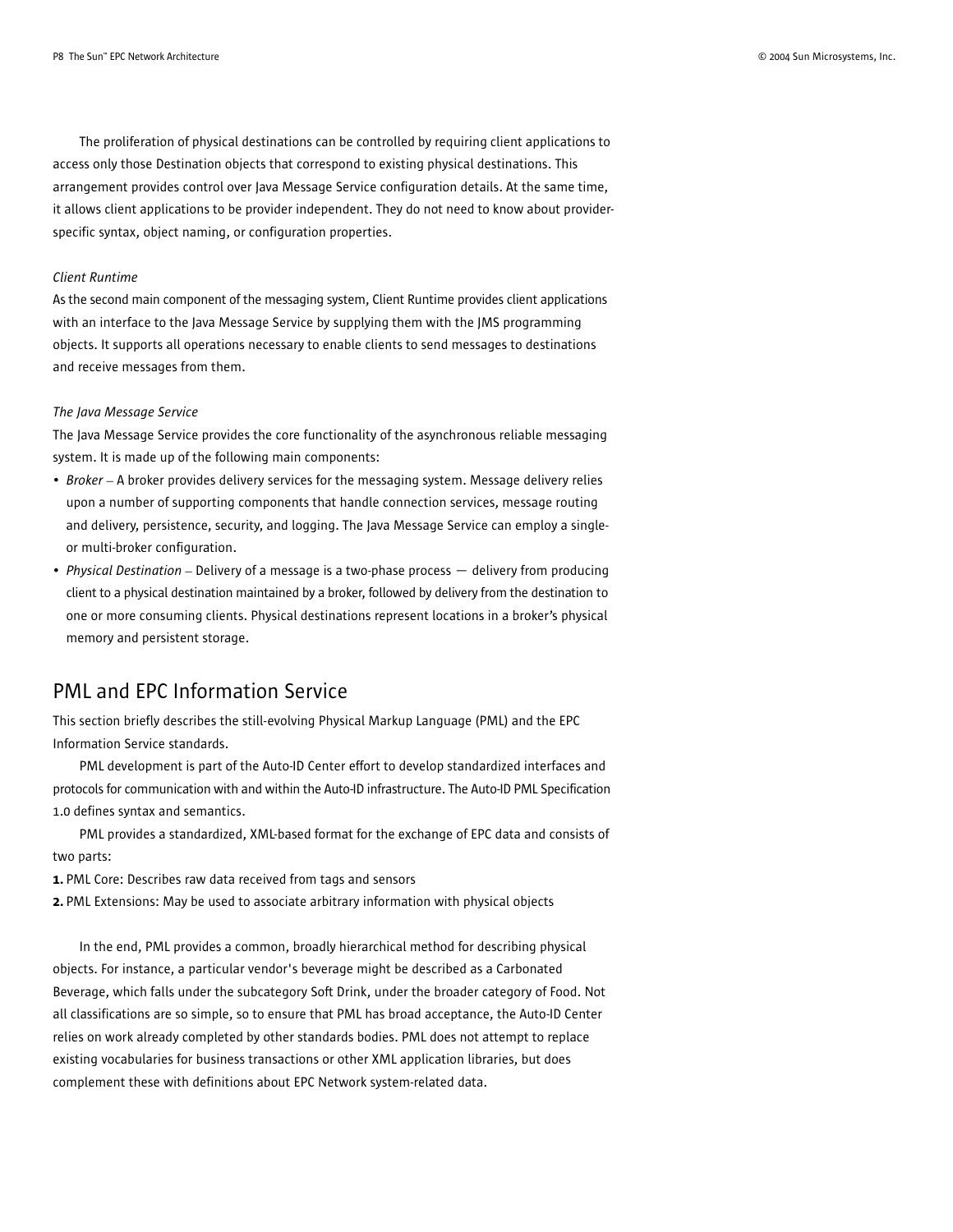#### Types of PML **D**ata

In addition to product information that does not change (such as material composition), PML includes data that changes constantly (dynamic data) and data that changes over time (temporal data). Dynamic data in a PML file might include the temperature of a shipment of fruit. Temporal data, such as an object's location, changes throughout an object's life. Making all of this information available in the PML enables companies to employ information in new and innovative ways. A company could, for instance, set triggers so the price of a product falls as its expiration date approaches. Third-party logistics providers could offer service-level contracts indicating that goods are stored at a certain temperature.

### EPC Information Service

The EPC Information Service essentially makes EPC Network-related data available in PML format to requesting parties with appropriate authorization. Data available through the EPC Information Service may include:

- 1. Data collected from the Sun EPC Event Manager through readers or sensors
- 2. Specific data about the tagged object such as date of manufacture, weight, expiration date, and so on
- 3. Product catalog information

In responding to requests, the EPC Information Service obtains information from a variety of data sources that already exist within an enterprise before translating that data into PML format. So an EPC Information Service may be a simple Web service front-end to an EIS.

## Java Enterprise System

Bringing the best in Java Web and application services together, the Java Enterprise System delivers enormous value to IT organizations by helping to reduce both cost and complexity. It provides all the core enterprise network services needed to build a secure, scalable, and highly available Java technology-based application or service. Enterprise network services are the capabilities that sit between the traditional operating system  $-$  such as the Solaris™ OS or Linux OS  $-$  and business applications. Enterprise network services are engineered and deployed to meet business requirements for a scalable, interoperable, available, and secure IT software infrastructure. This enables IT organizations to focus on business logic development when deploying business solutions.

The Java Enterprise System delivers a set of shared technology components and component products for enhanced integration and simplified maintenance. The Java Enterprise System is offered at \$100 per employee, per year. This single low price eliminates the complexity of managing multiple pricing structures for multiple software products, support contracts, and service agreements, making it easier for customers to acquire, deploy, and run the software they need. This single annual license fee covers software system, support, maintenance, consulting, and education services.

The Java Enterprise System and services help customers spend more time focusing on their business requirements rather than integrating and supporting a myriad of point products. Customers gain better control and increased business agility while benefiting from reduced IT costs and complexity through the Java Enterprise System's simplicity, predictability, and affordability.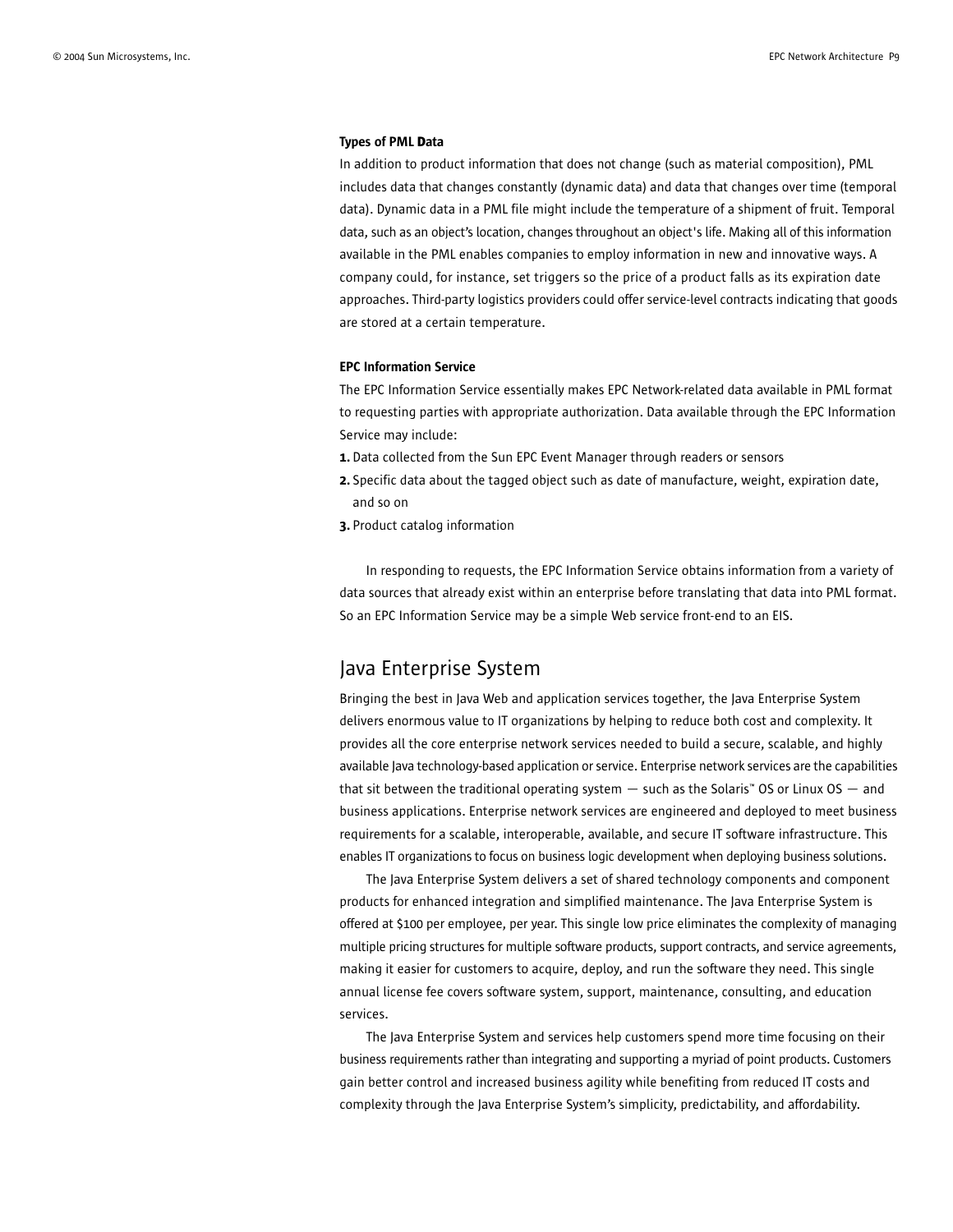The core set of the enterprise network services that the Java Enterprise System delivers are:

- Web and Application: Based on J2EE technology, these services maximize application reuse and developer collaboration, enabling IT organizations to develop, deploy, and manage applications for a broad range of servers, clients, and devices.
- Network Identity Services: Used to improve security and protect key corporate information assets, these services help ensure that appropriate access control policies are enforced across all communities, applications, and services on a global basis.
- Portal: Provide anytime, anywhere access capabilities to user communities, delivering personalization, aggregation, security, integration, mobile access, and search. Portal services enable mobile employees, telecommuters, knowledge workers, business partners, suppliers, and customers to securely access their personalized corporate portal from anywhere outside the corporate network through the Internet or extranet.
- Communications and Collaboration: Specific capabilities include messaging, real-time collaboration, calendaring, and scheduling in the context of the user's business environment.
- Availability: Enables the predictability and resilience that businesses expect from their application infrastructure. Availability services also provide the patented "Always-On" technology for application and Web services, delivering extremely high-quality service and massive scalability.
- Security Services: Delivers the peace of mind business today demands. Security services provide consistent single sign-on to online resources. They protect content using the latest security standards and resilient authentication and access control options.

### **Components**

The following components comprise the 2004Q2 release of the Java Enterprise System. Additional components will be added in future releases.

- Java System Directory Server 5.2
- Java System Identity Server 6.2
- Java System Directory Proxy Server 5.2
- Java System Application Server Platform Edition 7
- Java System Application Server Standard Edition 7
- Java System Message Queue Platform Edition 3.5
- Java System Message Queue Enterprise Edition 3.5
- Java System Web Server 6.1
- Java System Portal Server 6.3
- Java System Portal Server Mobile Access 6.3
- Java System Portal Server Secure Remote Access 6.3
- Java System Messaging Server 6.1
- Java System Calendar Server 6.1
- Java System Instant Messaging 6.2
- Cluster 3.1
- Sun Cluster Agents for System components: Web, Application, Directory, Messaging, and Calendar Servers and Message Queue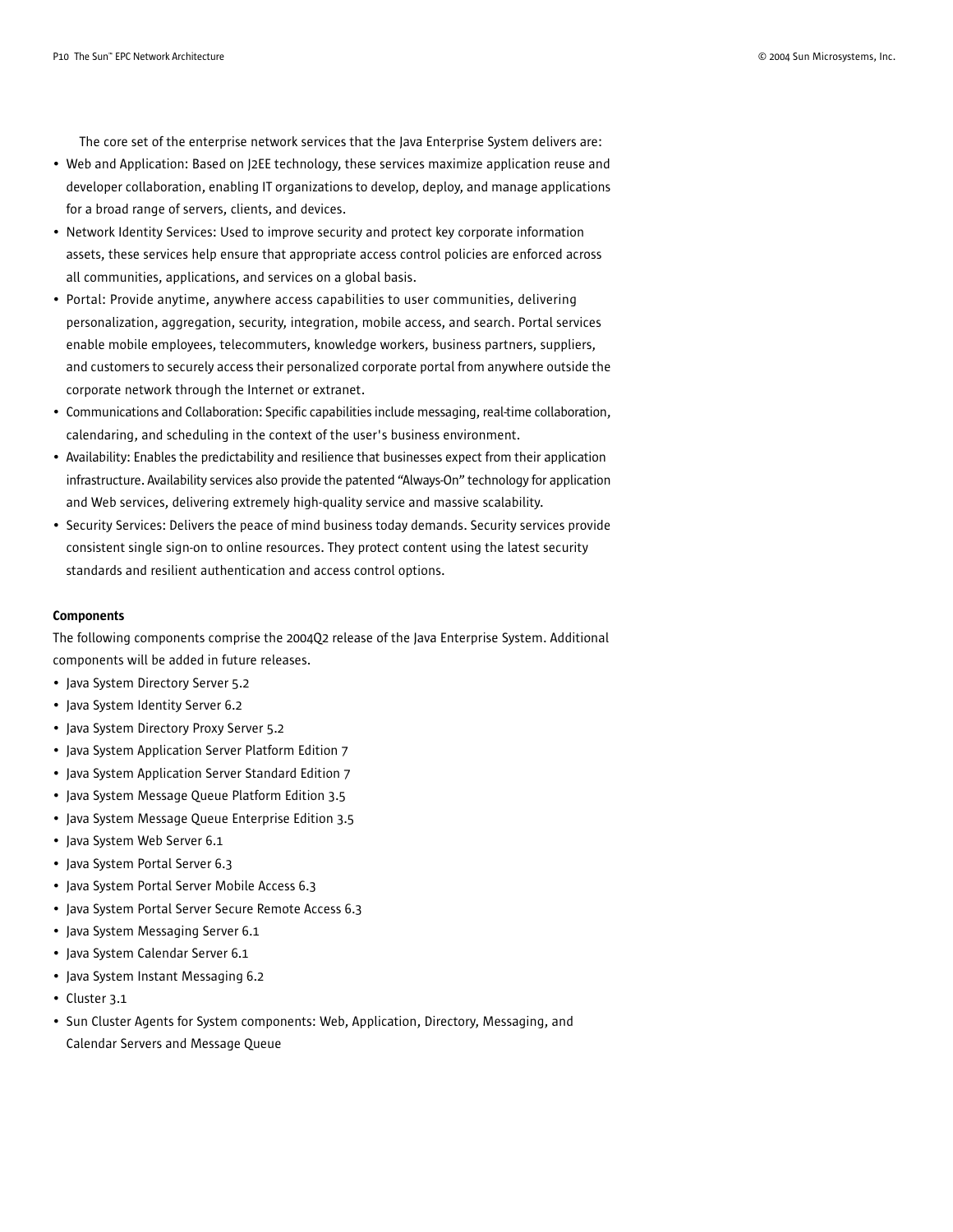#### Software Service and Support

Sun's consulting, proactive support, and in-depth education services help customers architect, implement, and manage their Java Enterprise System environment. Sun Services offers comprehensive architecture, implementation, and management services and methodologies that enables customers to take full advantage of the Java Enterprise System. Sun Services provides customers with technical support, software maintenance, installation services, custom consulting, and comprehensive education to ensure a smooth transition and integration of the Java Enterprise System into their enterprise.

### Summary

The Sun EPC Network architecture is specifically designed to address large-scale, enterprise Auto-ID EPC deployments. The architecture can scale from a single small site with a few readers, to many geographically dispersed sites with multiple readers at each site. The Sun EPC Event Manager is uniquely designed for enterprises with reliability, scalability, and manageability in mind, providing an integration layer that further allows scaling of EPC Network infrastructures. It provides many options for incorporating tag data and events with existing business processes and EIS systems.

The Java Enterprise System is a radical new approach that changes forever the way businesses acquire, develop, and manage software. Using the Sun EPC Network Architecture in the Java Enterprise System infrastructure can deliver many business benefits. Only Sun has the experience and the end-to-end portfolio to deliver such a unique and industry-revolutionizing strategy. With the Java System, EPC information is integrated into essential business applications are faster, easier, and at a lower cost than ever before — so you can focus on innovation, competition, and bottom-line results.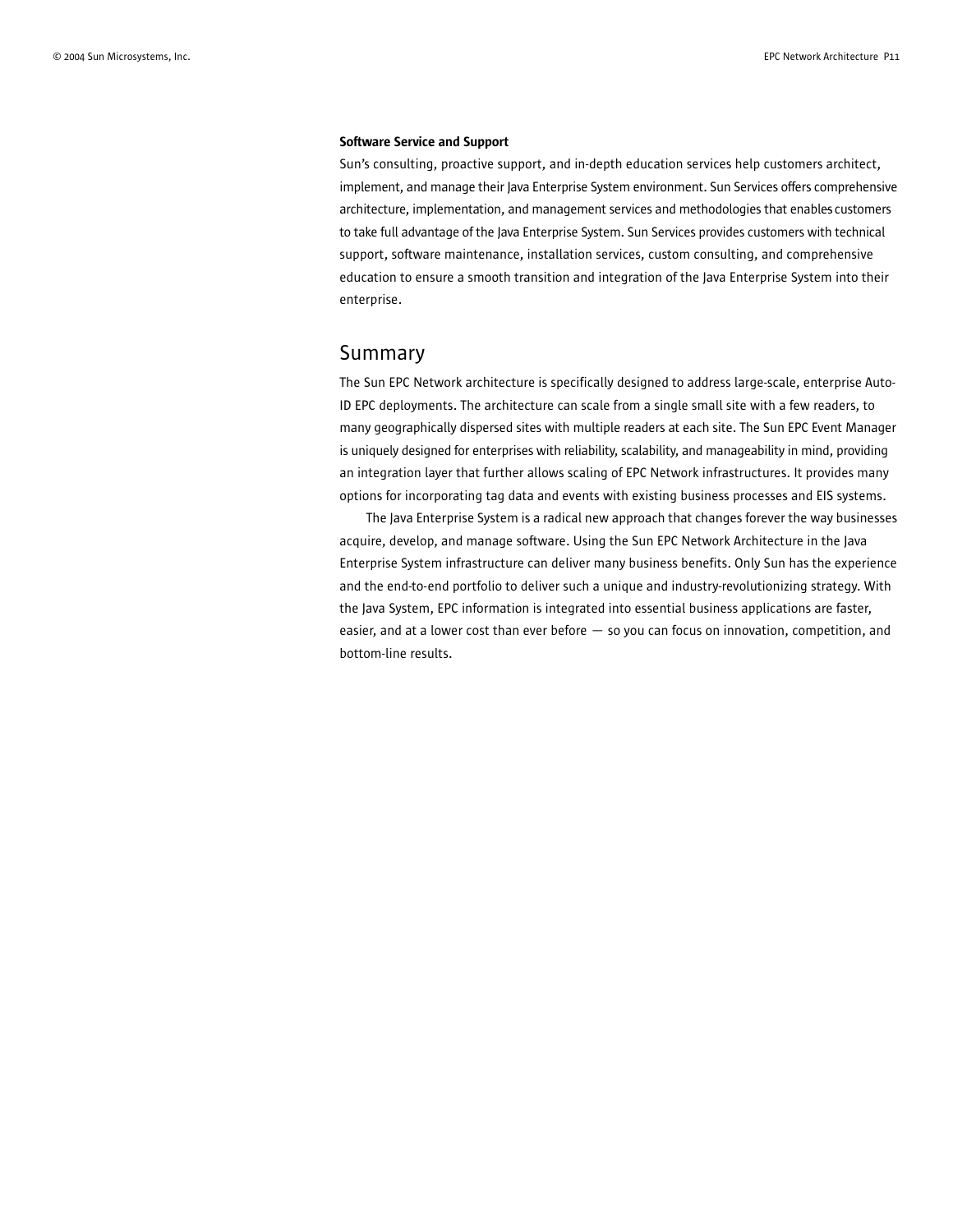## Best Practices

Sun encourages the following best practices and steps when pursuing an Auto-ID EPC deployment:

- 1. Empower a multidisciplinary team: A dedicated team with executive sponsorship is important to the success of any Auto-ID EPC deployment or pilot. Many companies underestimate the effort required to undertake an Auto-ID EPC project. Because the project can often be complex, it requires the cooperation of executives and senior-level managers from IT, Engineering, and Operations departments.
- 2. Define a simple and measurable business issue: What are the business goals that the enterprise wants to achieve with its deployment? Given the emerging nature of Auto-ID EPC, it is best to find a contained compelling application for Auto-ID within the four walls of the company that offers the most value to the organization. Addressing labor-intensive tasks such as asset tracking, shrinkage-reduction, and inventory threshold (out of stock) applications are popular pilot projects.
- 3. Scope out data and business processes: An accurate understanding of existing data and business processes at the outset of any Auto-ID EPC project is crucial to success. Without knowing how a business process works today, companies will find it difficult to implement and track changes.
- 4. Select partners: Trying to manage everything by yourself can be daunting, so it is essential to leverage your partner s' experience. Why build expertise in areas that are not likely to be part of your core competency, when you could be focusing on those aspects of the project that are more critical to your company's bottom line?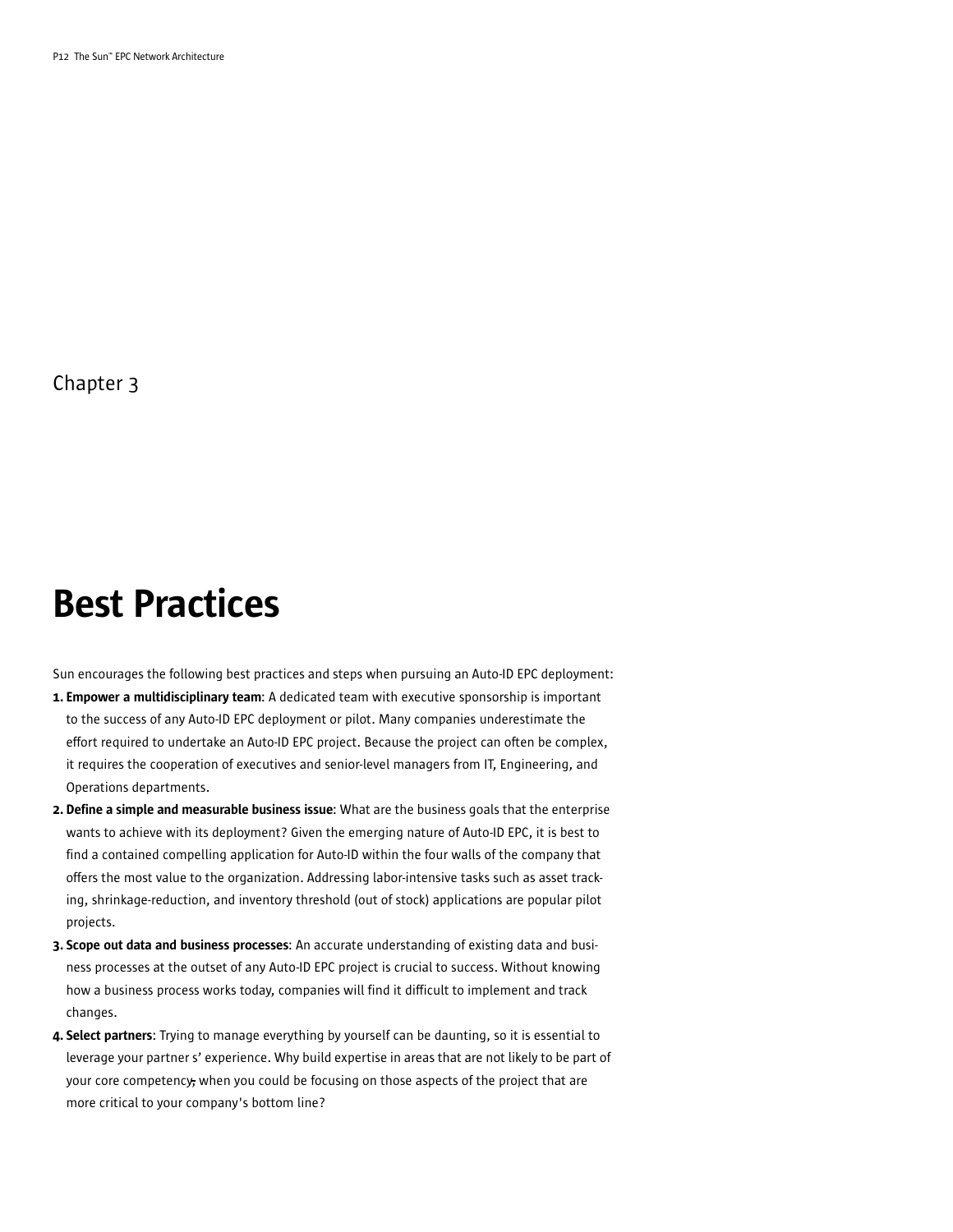- 5. Map network architecture and enterprise integration: Most companies start with readers and tags as part of their Auto-ID EPC pilot. However, this causes them to get bogged down with physics experiments. Therefore, it is important to think early on about the overall network architecture. Assuming that the tag reads are figured out, think about how data will flow from the reader and integrate with the EIS systems. This may actually help you better understand overall system requirements and even what type of readers and tags infrastructure is required.
- 6. Determine the right readers and tags: Once the data requirements and overall network architecture are mapped, specify the readers and tags requirement. Key factors include material (metal or liquid), size of items to be tagged (cases or pallets), application (global asset tracking, local shrinkage problem), environment (indoor or outdoor, temperature and moisture), regulatory (what frequency is legal in which part of the world), and human or psychological factors (how does this affect stakeholders).
- 7. Prototype: Start small and see how all the pieces come together in a test environment. Compare data from existing processes. Test your assumptions and make sure you are seeing the hoped-for improvement.
- 8. Implement: Once you have necessary data from the prototyping efforts, go ahead and implement the new system.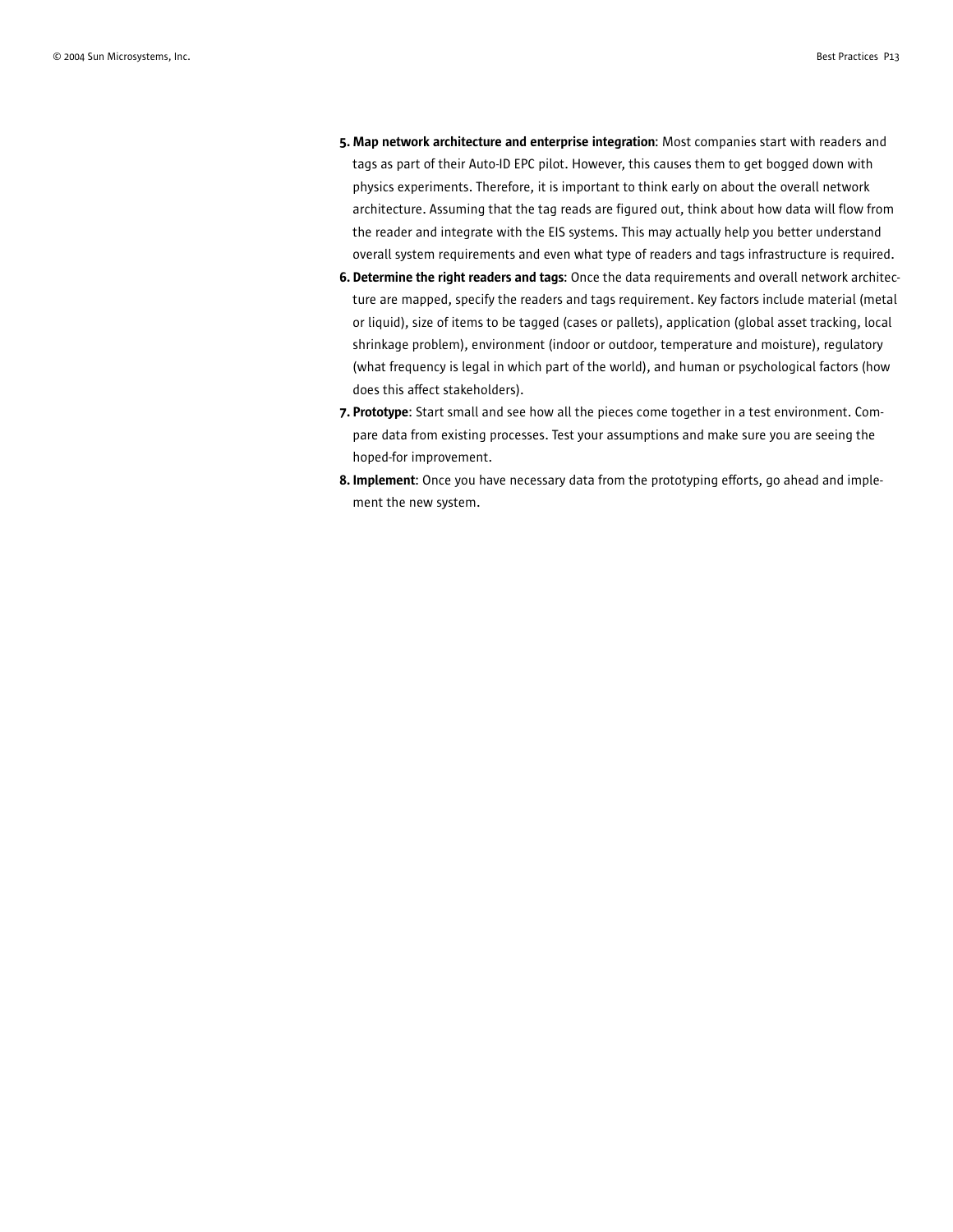## Conclusion

The EPC Network holds the promise to significantly improve supply chain productivity by providing unprecedented visibility — a real-time view of assets and inventories wherever they are located. This visibility can enable companies to track and trace goods from the original manufacturer through distribution points and on to the retailer. This information can be integrated into businesscritical applications, or shared with supply partners, and can provide dramatic gains to operational efficiencies and brand protection efforts.

While creating a cost-effective way to generate and collect product data is a significant challenge, so is integrating it into the EIS and ERP systems and repositories. Modern businesses rely on multiple back-end applications to run their business, and many of these will need access to the data feeds from Savants distributed across company operations. Rather than creating new, standalone modules, Sun's architecture for EPC Networks integrates EPC data with existing applications  $-$  those used to run your business today.

As an early sponsor and leader of the EPC Network technology, and Sun has participated in some of the first trials with leading consumer goods manufacturers and retailers. With over three years of experience, Sun technology and expertise — along with best-of-breed partners — are helping companies with a range of solutions. Whether you need a proof of concept or a production deployment, Sun can help your company, too.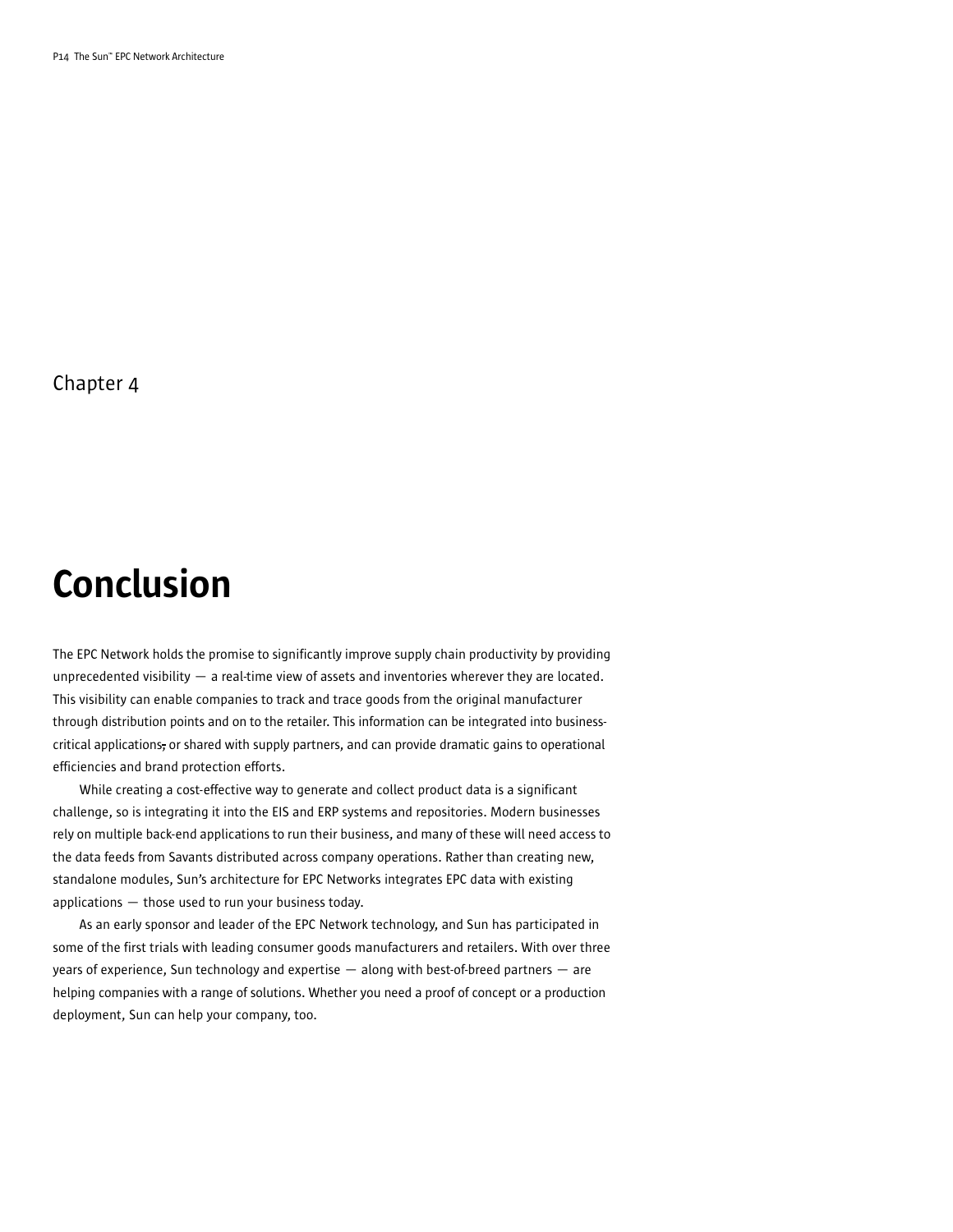# More Information

To learn more about the Sun's Auto-ID technology and products, visit the Web sites below. Organizations can also contact Sun or its partners to learn how we can help build competitive advantage with solutions that match business goals and processes to technology solution.

| sun.com/autoid               | Sun Auto-ID                           |
|------------------------------|---------------------------------------|
| sun.com/erpscnetwork         | iForce ERP/Supply Chain Network       |
| sun.com/iforce               | Sun's iForce <sup>s™</sup> Initiative |
| java.sun.com                 | Java Technology and Standards         |
| sun.com/software/javasystem  | Sun Java System                       |
| www.epcglobalinc.org         | <b>FPCGlobal</b>                      |
| www.autoidlabs.org           | Auto-ID Labs                          |
| sun.com/javaenterprisesystem | Java Enterprise System                |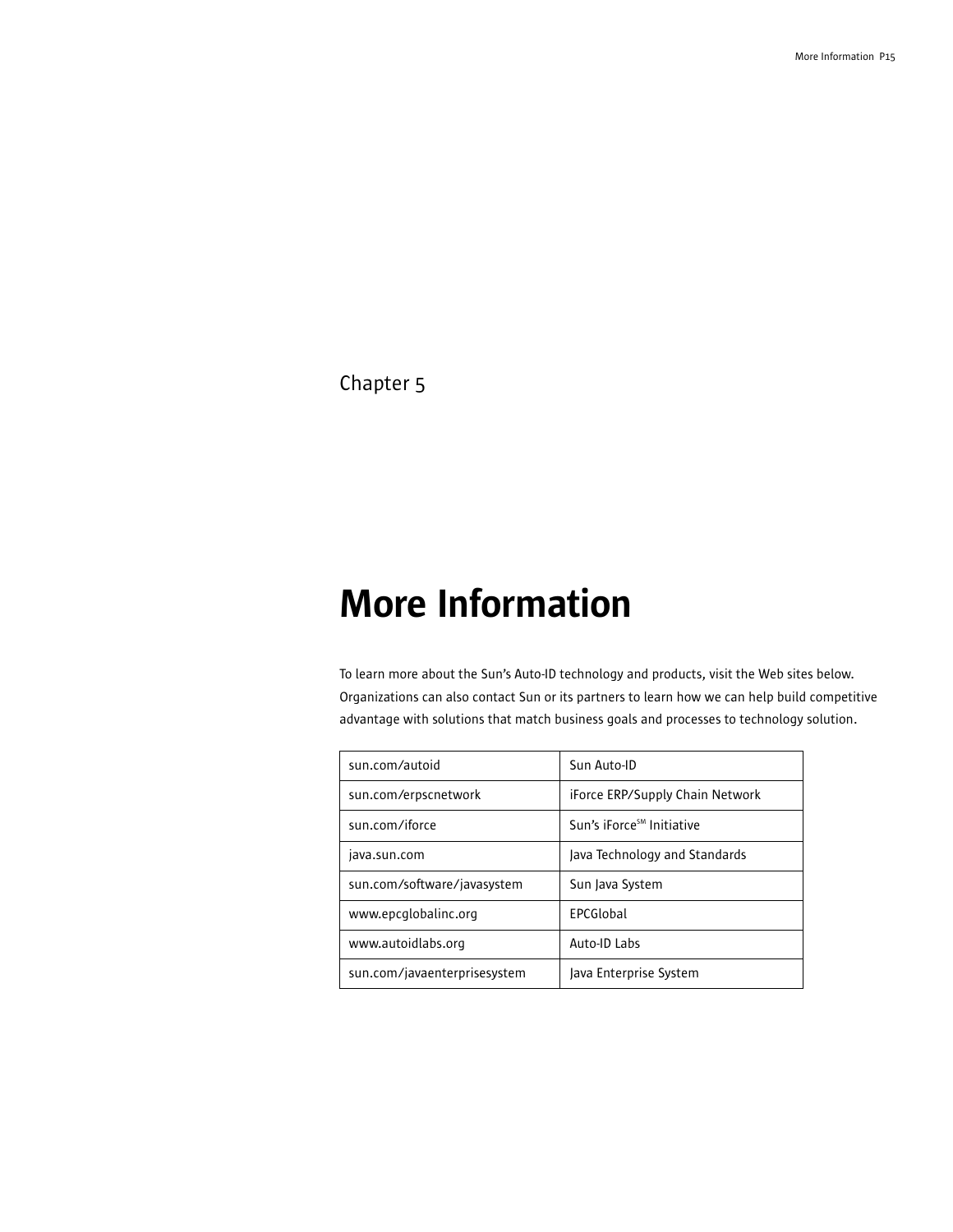## $\mathsf{SUM}^{\mathsf{m}}$  Copyright 2004 Sun Microsystems, Inc., 4150 Network Circle, Santa Clara, California 95054 U.S.A. All rights reserved.

This product or document is protected by copyright and distributed under licenses restricting its use, copying, distribution, and decompilation. No part of this product or document may be reproduced in any form by any means without prior written authorization of Sun and its licensors, if any. Third-party software, including font technology, is copyrighted and licensed from Sun suppliers.

Parts of the product may be derived from Berkeley BSD systems, licensed from the University of California. UNIX is a registered trademark in the U.S. and other countries, exclusively licensed through X/Open Company, Ltd.

Sun, Sun Microsystems, the Sun logo, EJB, Enterprise JavaBeans, iForce, Java, Java Naming and Directory Interface, JDBC, J2EE, and Solaris are trademarks, registered trademarks, or service marks of Sun Microsystems, Inc. in the U.S. and other countries. All SPARC trademarks are used under license and are trademarks or registered trademarks of SPARC International, Inc. in the U.S. and other countries. Products bearing SPARC trademarks are based upon an architecture developed by Sun Microsystems, Inc.

The OPEN LOOK and Sun™ Graphical User Interface was developed by Sun Microsystems, Inc. for its users and licensees. Sun acknowledges the pioneering efforts of Xerox in researching and developing the concept of visual or graphical user interfaces for the computer industry. Sun holds a non-exclusive license from Xerox to the Xerox Graphical User Interface, which license also covers Sun's licensees who implement OPEN LOOK GUIs and otherwise comply with Sun's written license agreements.

RESTRICTED RIGHTS: Use, duplication, or disclosure by the U.S. Government is subject to restrictions of FAR 52.227-14(g)(2)(6/87) and FAR 52.227-19(6/87), or DFAR 252.227-7015(b)(6/95) and DFAR 227.7202-3(a).

DOCUMENTATION IS PROVIDED "AS IS" AND ALL EXPRESS OR IMPLIED CONDITIONS, REPRESENTATIONS AND WARRANTIES, INCLUDING ANY IMPLIED WARRANTY OF MERCHANTABIL-ITY, FITNESS FOR A PARTICULAR PURPOSE OR NON-INFRINGEMENT, ARE DISCLAIMED, EXCEPT TO THE EXTENT THAT SUCH DISCLAIMERS ARE HELD TO BE LEGALLY INVALID.

SUN™ Copyright 2004 Sun Microsystems, Inc., 4150 Network Circle, Santa Clara, Californie 95054 Etats-Unis. Tous droits réservés.

Ce produit ou document est protégé par un copyright et distribué avec des licences qui en restreignent l'utilisation, la copie, la distribution, et la décompilation. Aucune partie de ce produit ou document ne peut être reproduite sous aucune forme, par quelque moyen que ce soit, sans l'autorisation préalable et écrite de Sun et de ses bailleurs de licence, s'il y en a. Le logiciel détenu par des tiers, et qui comprend la technologie relative aux polices de caractères, est protégé par un copyright et licencié par des fournisseurs de Sun.

Des parties de ce produit pourront être dérivées des systèmes Berkeley BSD licenciés par l'Université de Californie. UNIX est une marque déposée aux Etats-Unis et dans d'autres pays et licenciée exclusivement par X/Open Company, Ltd.

Sun, Sun Microsystems, le logo Sun, EJB, Enterprise JavaBeans, iForce, Java, Java Naming and Directory Interface, JDBC, J2EE, et Solaris sont des marques de fabrique ou des marques déposées, ou marques de service, de Sun Microsystems, Inc. aux Etats-Unis et dans d'autres pays. Toutes les marques SPARC sont utilisées sous licence et sont des marques de fabrique ou des marques déposées de SPARC International, Inc. aux Etats-Unis et dans d'autres pays. Les produits portant les marques SPARC sont basés sur une architecture développée par Sun Microsystems, Inc.

L'interface d'utilisation graphique OPEN LOOK et Sun™ a été développée par Sun Microsystems, Inc. pour ses utilisateurs et licenciés. Sun reconnaît les efforts de pionniers de Xerox pour la recherche et le développement du concept des interfaces d'utilisation visuelle ou graphique pour l'industrie de l'informatique. Sun détient une licence non exclusive de Xerox sur l'interface d'utilisation graphique Xerox, cette licence couvrant également les licenciés de Sun qui mettent en place l'interface d'utilisation graphique OPEN LOOK et qui en outre se conforment aux licences écrites de Sun.

CETTE PUBLICATION EST FOURNIE "EN L'ETAT" ET AUCUNE GARANTIE, EXPRESSE OU IMPLICITE, N'EST ACCORDEE, Y COMPRIS DES GARANTIES CONCERNANT LA VALEUR MARCHANDE, L'APTITUDE DE LA PUBLICATION A REPONDRE A UNE UTILISATION PARTICULIERE, OU LE FAIT QU'ELLE NE SOIT PAS CONTREFAISANTE DE PRODUIT DE TIERS. CE DENI DE GARANTIE NE S'APPLIQUERAIT PAS, DANS LA MESURE OU IL SERAIT TENU JURIDIQUEMENT NUL ET NON AVENU.